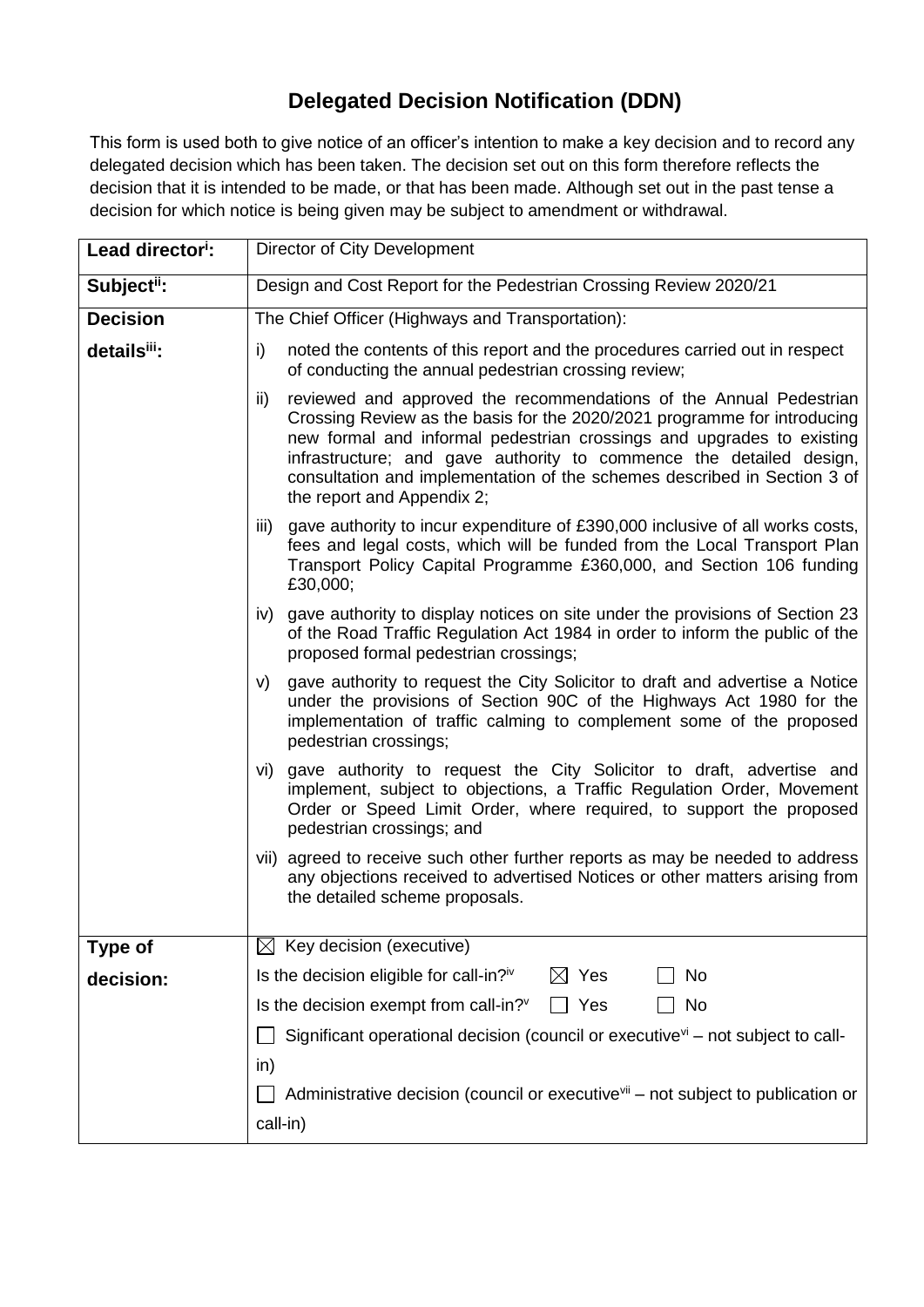| Notice <sup>viii</sup> or call- | Date the decision was published in the list of forthcoming key decisions:                                     |                 |                                                |  |
|---------------------------------|---------------------------------------------------------------------------------------------------------------|-----------------|------------------------------------------------|--|
| in (key decisions               | 18/03/20<br>If not on the list of forthcoming key decisions for at least 28 clear days, the                   |                 |                                                |  |
| only):                          | reason why it would be impracticable to delay the decision:                                                   |                 |                                                |  |
|                                 |                                                                                                               |                 |                                                |  |
|                                 | If not published for 5 clear working days prior to decision being taken the                                   |                 |                                                |  |
|                                 | reason why not possible:                                                                                      |                 |                                                |  |
|                                 |                                                                                                               |                 |                                                |  |
|                                 | If exempt from call-in, the reason why call-in would prejudice the interests of the<br>council or the public: |                 |                                                |  |
| <b>Affected wards:</b>          | Various                                                                                                       |                 |                                                |  |
|                                 |                                                                                                               |                 |                                                |  |
| <b>Details of</b>               | <b>Executive Member</b>                                                                                       | Date consulted: | Interest disclosed?ix                          |  |
| consultation                    | <b>Councillor L Mulherin</b>                                                                                  | 28/04/20        | Yes Date of dispensation:                      |  |
| undertaken:                     |                                                                                                               |                 | No<br>$\bowtie$                                |  |
|                                 | <b>Ward Councillors</b>                                                                                       | Date consulted: | Interest disclosed?                            |  |
|                                 |                                                                                                               |                 | Yes Date of dispensation:                      |  |
|                                 |                                                                                                               |                 | <b>No</b>                                      |  |
|                                 | Others <sup>x</sup> please                                                                                    | Date consulted: | Interest disclosed?                            |  |
|                                 | specify:                                                                                                      |                 | Yes Date of dispensation:                      |  |
|                                 |                                                                                                               |                 | No                                             |  |
|                                 |                                                                                                               |                 |                                                |  |
| <b>Capital injection</b>        |                                                                                                               |                 |                                                |  |
| approval                        | Injection approval required?<br>Yes<br>No                                                                     |                 |                                                |  |
| required:                       | (If yes, you must complete the Approval box below)                                                            |                 |                                                |  |
|                                 |                                                                                                               |                 |                                                |  |
| <b>Capital</b>                  |                                                                                                               |                 | Capital scheme number: 33335                   |  |
| <b>Injection</b>                |                                                                                                               |                 |                                                |  |
| approval                        |                                                                                                               | Name:           | Date:                                          |  |
|                                 |                                                                                                               | Title:          |                                                |  |
| <b>Contract details</b>         | Contract reference number                                                                                     |                 | Contract title:                                |  |
| (procurement                    |                                                                                                               |                 |                                                |  |
| decisions only)                 |                                                                                                               |                 | Supplier:                                      |  |
|                                 |                                                                                                               |                 |                                                |  |
| Implementation                  | Officer accountable for implementation                                                                        |                 |                                                |  |
| (key decisions                  |                                                                                                               |                 |                                                |  |
| only)                           | Timescales for implementation <sup>xi</sup>                                                                   |                 |                                                |  |
|                                 |                                                                                                               |                 |                                                |  |
| <b>Contact person:</b>          | Jonathan Waters                                                                                               |                 | Telephone number <sup>xii</sup> : 0113 3787492 |  |
|                                 |                                                                                                               |                 |                                                |  |